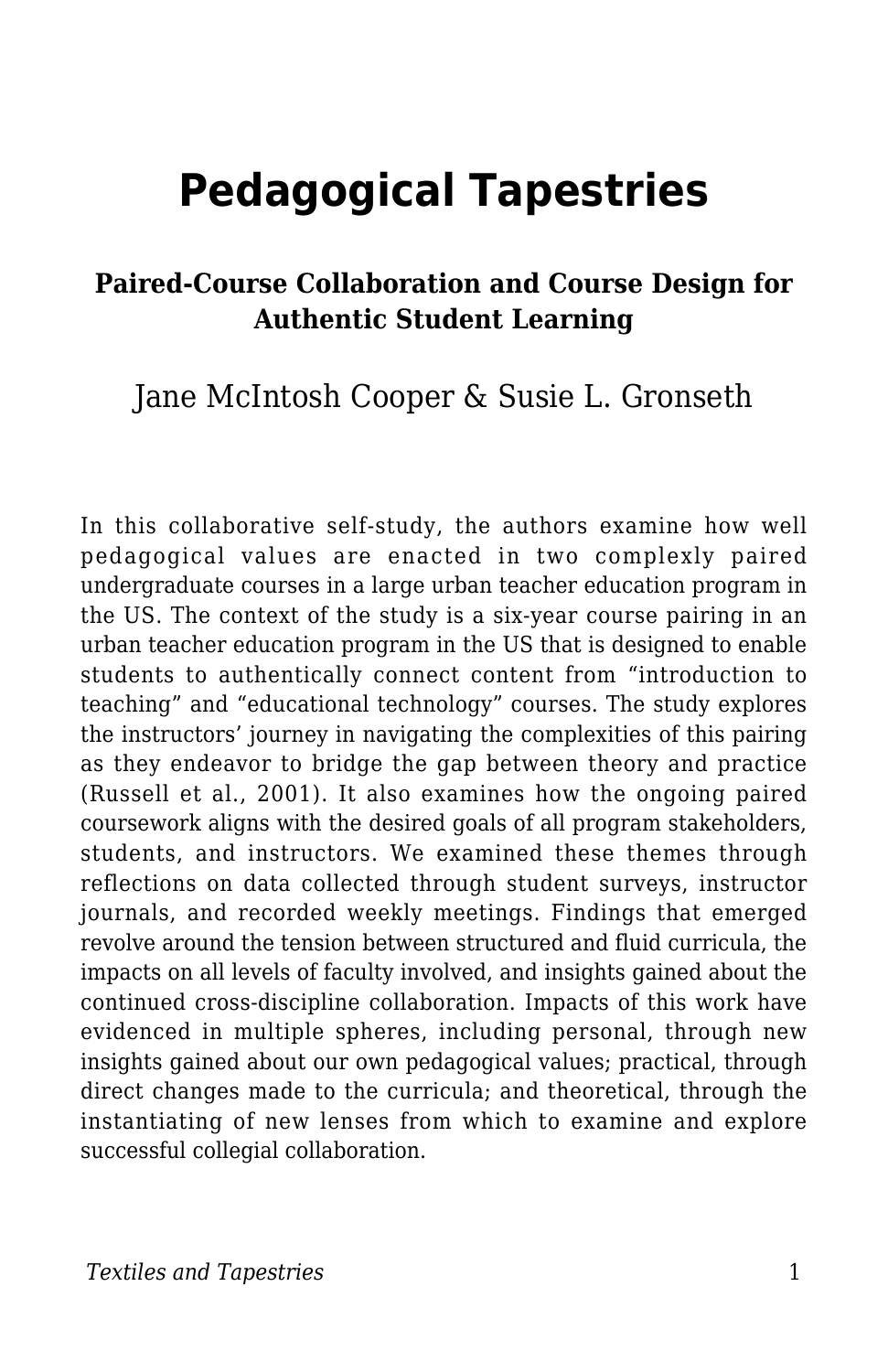# **Introduction**

This self-study arises out of the questions and tensions of faculty of different subject areas collaborating together in paired courses to create a more seamless and authentic experience for undergraduate teacher candidates. Paired courses contain different content yet are linked together to streamline or enhance the objectives of one or both (Gaier, 2011). Both authors are full-time clinical faculty in a large public, urban university in Texas. Jane specializes in differentiated and democratic teaching practices and began teaching the introduction to teaching (Intro) course several years ago. Susie has expertise in educational technology integration and has taught and developed curriculum for adjunct and graduate student instructors for the educational technology course (Tech) for eight years. Together, we have been inquiring collaboratively into the shared curriculum and its delivery. This study seeks to examine both the tensions that have arisen and the unique knowledge gained from this collaboration.

# **Context of the Study**

As part of a larger grant-based reform effort (Cochran-Smith et al., 2018) focusing on inquiry-based program improvement and supporting a "culture of evidence" (Dwyer et al., 2006), this collaboration began by focusing on student experiences in these paired courses.

Reform drivers of this collaboration sought to bridge the gap between theory and practice and gaps among faculty members within a teacher education program (Russell et al., 2001). Existing gaps among faculty in colleges of education (Burgan, 2009) are mitigated by this work, as inquiry-based investigations into practice results in collaboration (Devlin-Scherer & Sardone, 2013; Fullan & Scott, 2009) and improves coherence for teacher candidate experiences. Paired courses, in particular, provide a "synergetic partnership between courses that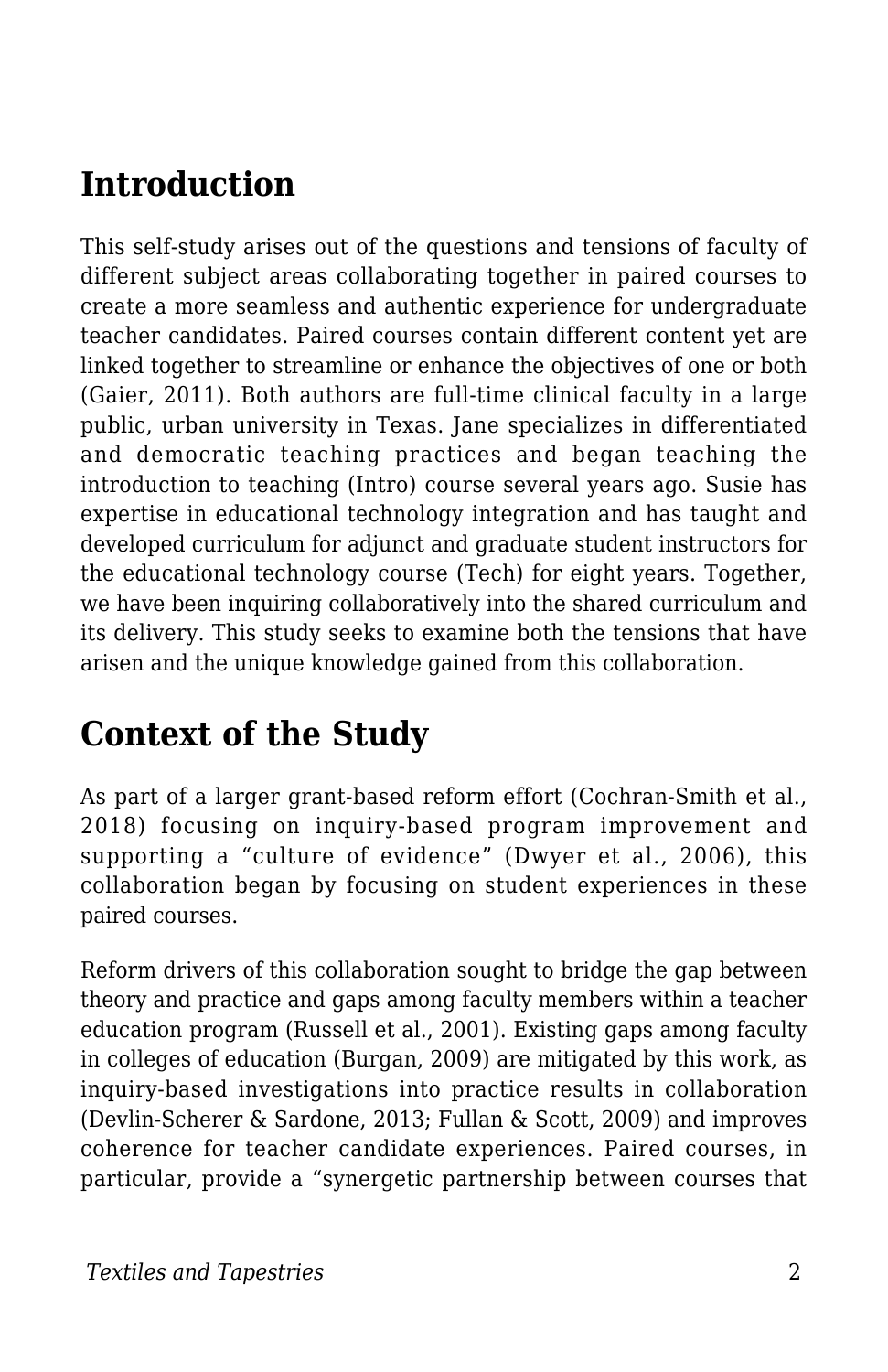can have exponential results in student learning that may not have happened without the pairing of courses" (Gaier, 2011 p. 25).

#### **Figure 1**

*Illustration of the relationship between the Intro to Teach and Ed Tech courses.*



These efforts encouraged us to formally and systematically investigate the ongoing practice of collaboration between Intro and Tech (see Figure 1). The courses are first-semester requirements for secondary level-focused pre-service teachers seeking state certification. There are typically three to four sections of each course taught in fall and spring 16-week semesters, impacting approximately 200 students each year. Multiple faculty at all ranks, including full-time and contingent faculty (adjunct and graduate student instructors), teach in these courses, and instructors may change from semester to semester. Susie serves as lead curriculum coordinator for Tech, while Jane is the most tenured person teaching Intro.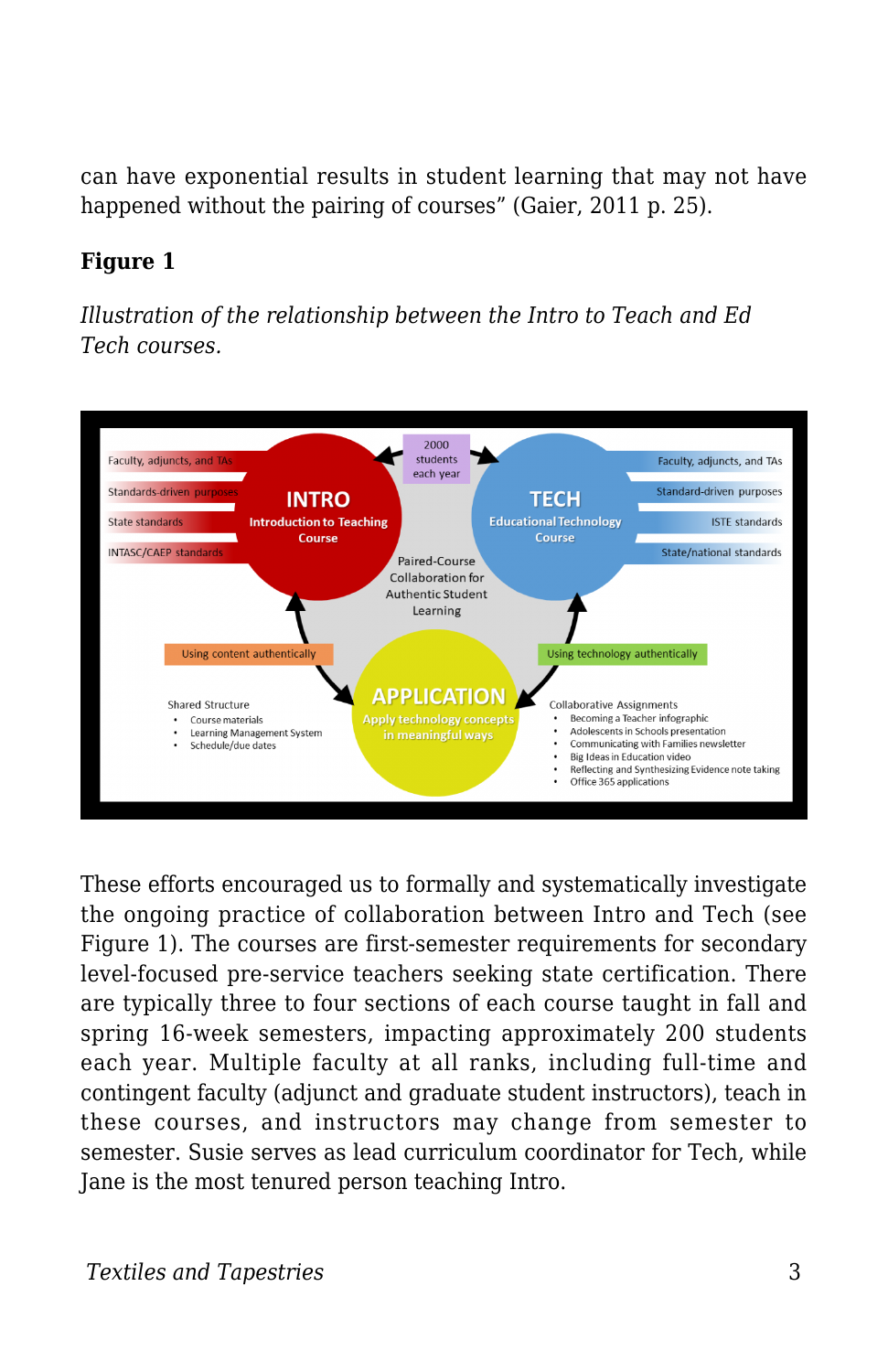Tech emphasizes assessment, productivity tools, and ethical issues for the effective integration of technology into school curriculum. It is grounded in the International Society for Technology in Education (ISTE) Standards for Educators (2017), which specify competencies in using technology to support student achievement and participating responsibly as educators in the digital world. Intro introduces future teachers to the theoretical and political foundations of education in the US and society's expectations of educators and students. The courses are aligned to state and national standards, providing introductory information about instructional strategies and lesson planning, design of classroom environments, and challenges of equity, access, and excellence (CAEP, 2013).

The classes were initially paired in 2012 as an effort to mirror and equip future educators to be able to integrate instructional technologies as part of their teaching practices (interview, Jan 2020). Like many other teacher preparation programs (Cooper et al., 2018), the stand-alone educational technology coursework was viewed as falling short of authentic integration of knowledge and skills. Continuous collaborative efforts were seen as necessary to mitigate the theory-practice split with purposeful strategic opportunities to enact technology skills while constructing theoretical knowledge about teaching. The practical pairing of these courses includes six shared assignments in which students express their burgeoning knowledge of themes (Intro) in newly learned technologies of Tech. Student work is graded by instructors from both classes. The collaboration also involves shared course materials, Learning Management System course sites, scheduling, and due dates.

# **Objectives**

The authors began this study to create a fresh perspective on how well the established curriculum of the paired courses is fulfilling course established goals (Loughran & Northfield, 1998), as the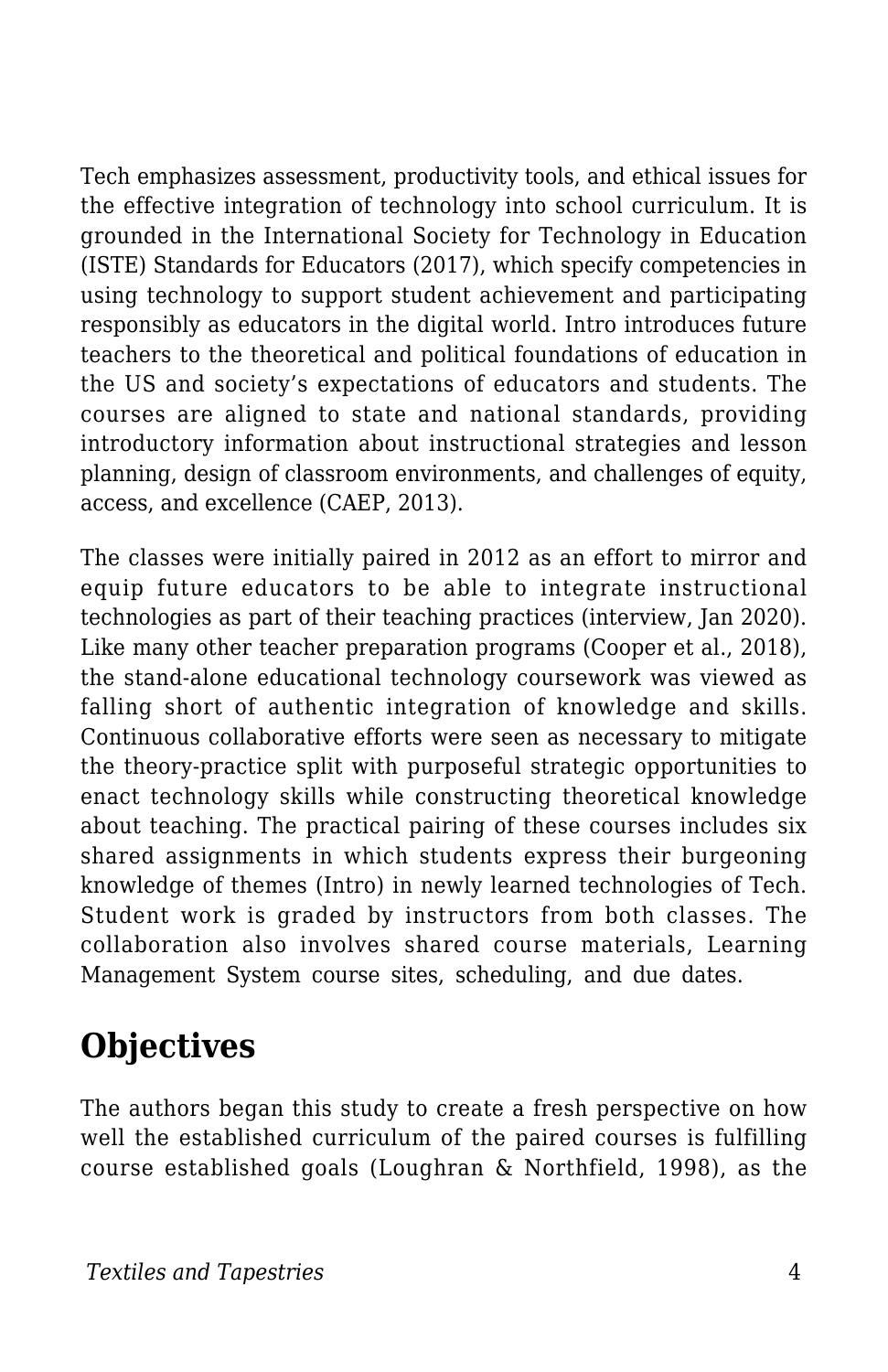following journal excerpt illustrates:

Is there really any strengthening of connection ... what our goals are, to have students use these in meaningful ways in the classroom, or is it just more busy surface work for them and us? (journal, August 2019)

As an initial provocation (Pinnegar, 2009) for this study, this quote shows the discontent with aspects of the course pairing. This ongoing and dialogue about coursework led us to ask —

- What are the constraints and supports for individual instructors in linked courses to enact their values?
- What insights on our practice, both individually and collectively can we gain through our collaboration, and how does this improve future implementation of paired courses?

## **Methods**

We used a collaborative self-study approach in order to see the practical alignment of our goals and values (LaBoskey, 2004) to the content of the shared course material, with a direct effort to improve our practice (Hamilton & Pinnegar, 1998). Pre-study work included the examination of course artifacts and student feedback (Spring 2019) to begin our self-study analysis. These initial analyses were done individually to establish the basis of discussion. We began meeting bi-weekly to dialogue to make meaning of our individual and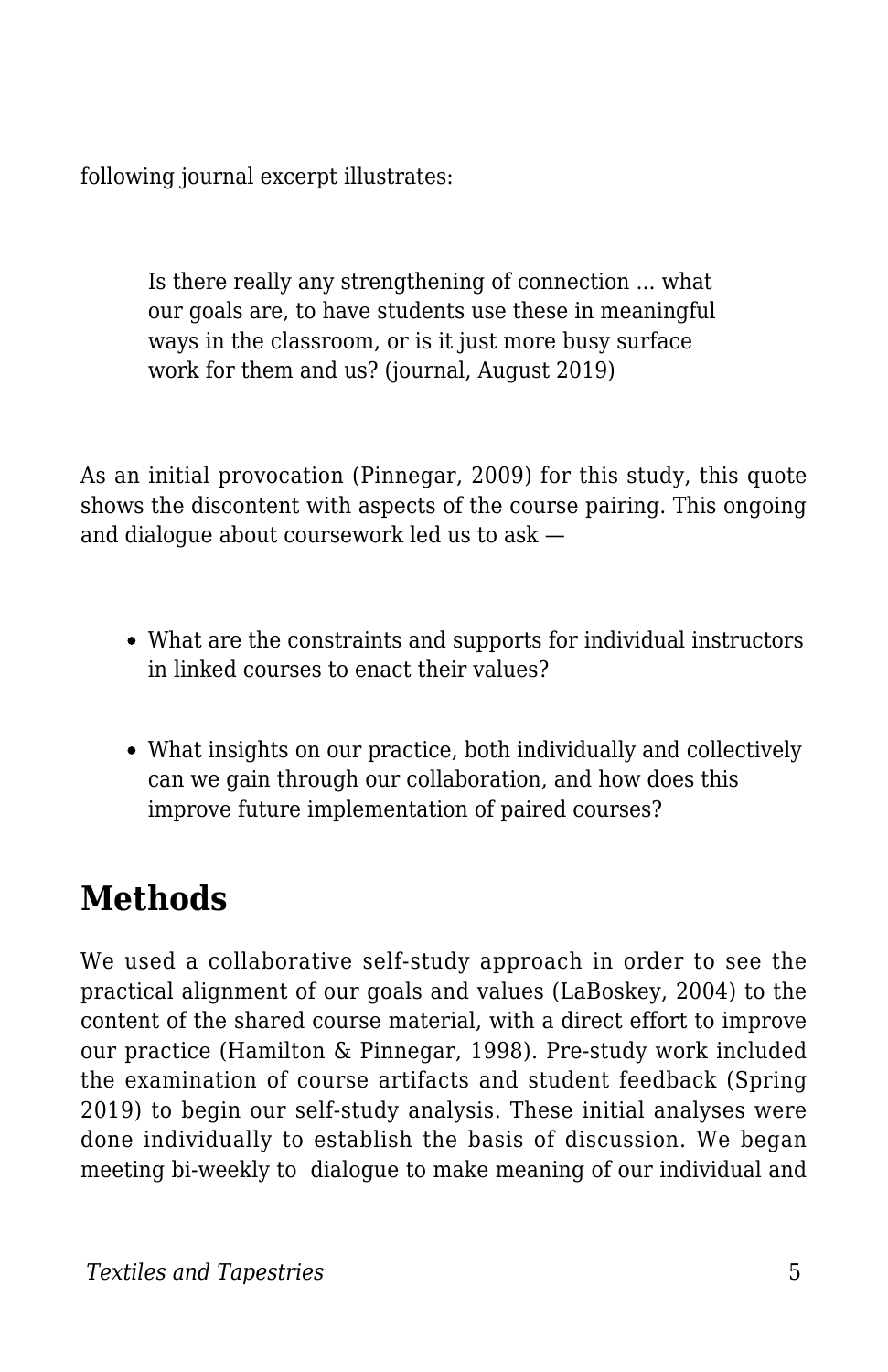co-joined experiences (Hamilton et al., 2016). These meetings provided us the impetus to determine shared interests, questions and goals as we began to understand each others' "personal practical knowledge'' (Craig, 2004), as well as becoming more aware of our shared "landscape of teacher education" (Kitchen, 2009). The continued conversations of our "lived experiences" have been an essential basis for the co-construction of knowledge for the purposes of this study and our pragmatic work of these shared courses (Cooper, et al., 2019).

These initial conversations determined the complexity of our individual course experiences, divergent roles, and subsequent values within our work together. We found that they shaped the shared concerns of both participants and determined the scope of the ongoing work. We began the conversations in an open-ended and iterative way, allowing for natural convergences to emerge. These meetings were audio-taped, transcribed when needed, and coded inductively (Charmaz, 2006) and formed the basis of further discussions.

Early in Fall 2019, themes began to emerge as we reflected individually and jointly on the previous work; the iterative reflections ensured trustworthiness to the process. We began a series of joint journaling around emergent themes, including role and value investigations, reflections on purposes of curricular choices, and standardization between the two courses. We shared our personal journals online for asynchronous feedback and comments, which became a basis for further conversation. Resonant themes (Conle,1996) solidified as we collectively and individually reflected upon our goals and values (LaBoskey, 2004). We developed, shared, edited, and revised interim texts (Clandinin & Connelly, 2000) throughout the research. Our findings are represented through the use of lifelike exemplars (Bruner, 1986) that show how our joined practices work (Lyons & LaBoskey, 2002) and are grounded in the authority of the experiences represented (Munby & Russell, 1994).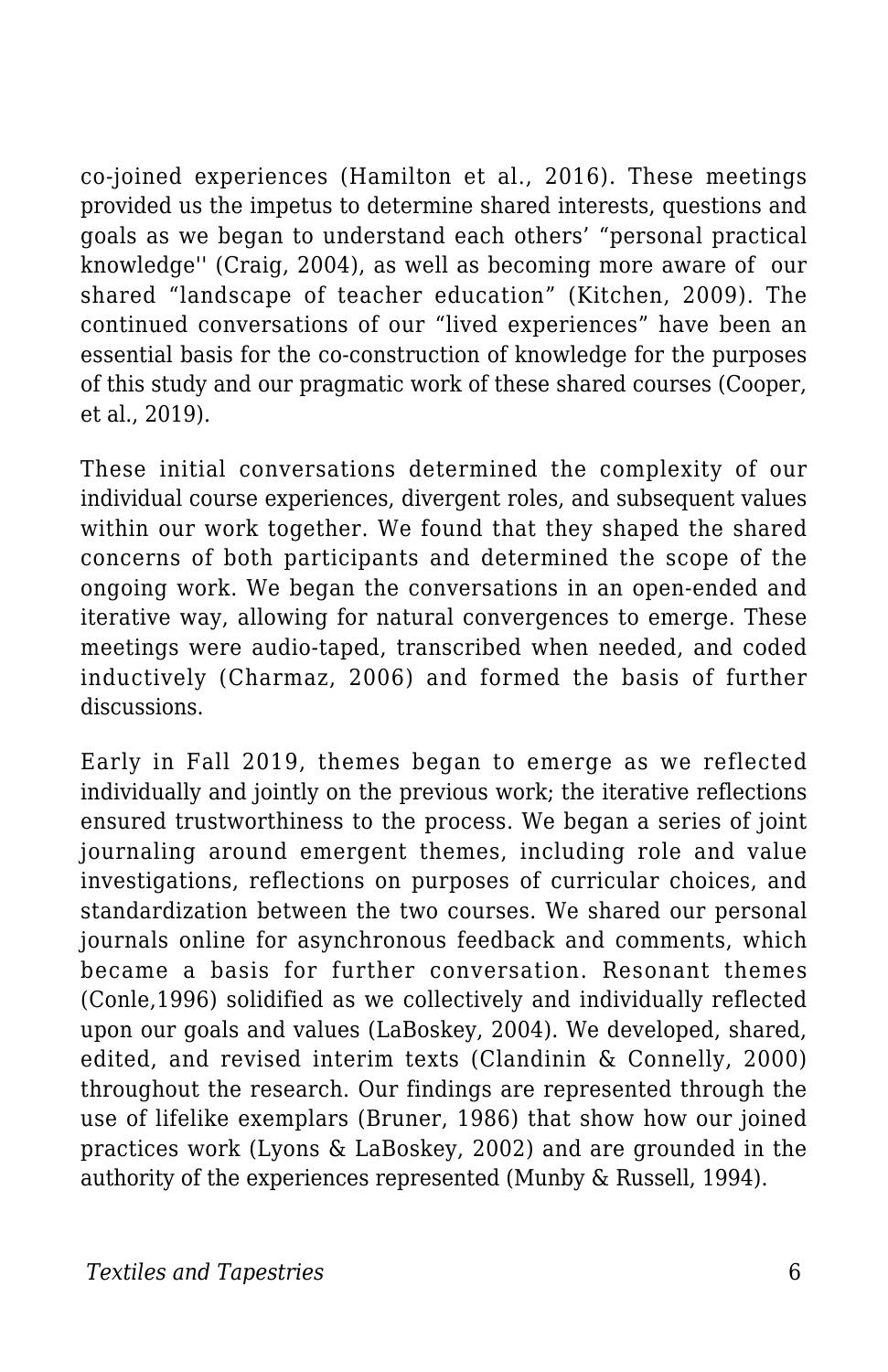### **Outcomes**

Through our investigation into the improvement of practice, unique themes and tensions have emerged as a result of our paired coursework and resulting collaboration. Conversations around the improvement of the paired classes include the structure of the curriculum, the pacing of the curriculum, and how to handle change over time. Through these themes, we will interrogate how individual values and goals for practice became points of tension for the enactment of the curriculum within the structure of the paired courses.

#### *Structure of the Curriculum: Rigidity and Fluidity*

One identified tension was how structured the course design should be, and how much fluidity can/should be allowed. This tension seems to be exacerbated through both the structure of the shared assignments between linked classes, as well as the added complexities of multiple sections and instructors varying from semester to semester. In an effort to understand the contours of this tension, we further examined its context.

As an introductory course in the teacher education program for all secondary (grades 6-12) certification students, enrollment is often quite large. To illustrate, in Fall 2019, there were four sections of students taking Intro, with two full-time professors teaching 140 students in online and face-to-face classes. Approximately 120 of those students also enrolled in the paired Tech course, which was taught by two graduate students and one adjunct professor and coordinated by a full-time faculty member. The integration of these classes thus included input from six instructors during that semester, including tenure-track, clinical, adjunct, and graduate student-faculty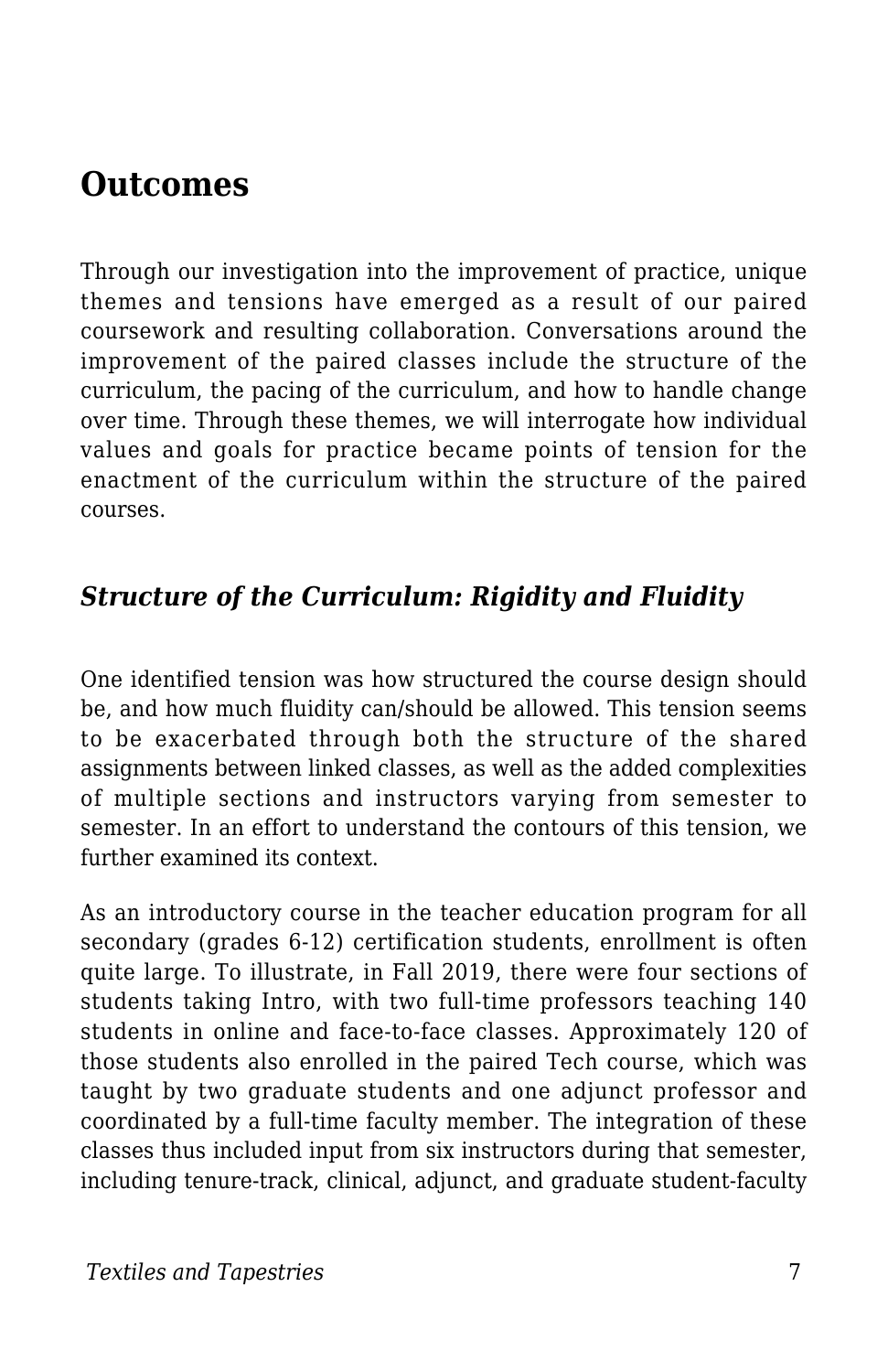that have varying degrees of experience and knowledge, particularly in regards to the standards needed for accreditation and teaching practices expected by the local school districts and the state.

The complexity induced by having multiple and varied instructors gave rise to recurring discussions regarding how structured the elements of the classes should be. Jane explained it in this way:

I sometimes feel that if I was not tied to the other class, I could allow more breathing room for my students, that I could change and make decisions on they fly, but I am so respectful of the agreed upon timeline, that I feel rushed and student-focused teaching is not as robust as it should be. (journal, September 2019)

As Susie attended to the needs of adjunct and graduate instructors, she often advocated for a structured approach during conversations about the curriculum. In a discussion regarding assessment, for example, the utility and revision of a standardized rubric was debated. Susie felt that the guidance of a pre-set rubric provided instructors with needed support regarding the grading expectations for a paired course assignment. Jane felt that the rubric was too restrictive and did not fully align with her democratic approach to assessment. Once this tension was uncovered, we began digging deeper into the purposes associated with the values of each individual teaching stance. We grappled with how values of a student-centered teaching style might coalesce with guidelines and such pre-planned grading structures within the paired courses and assignments.

Another tension illuminated in this study was that Jane viewed the a priori timing structure and extensive assignment descriptions as hindrances to her stated pedagogical goals of responsiveness, student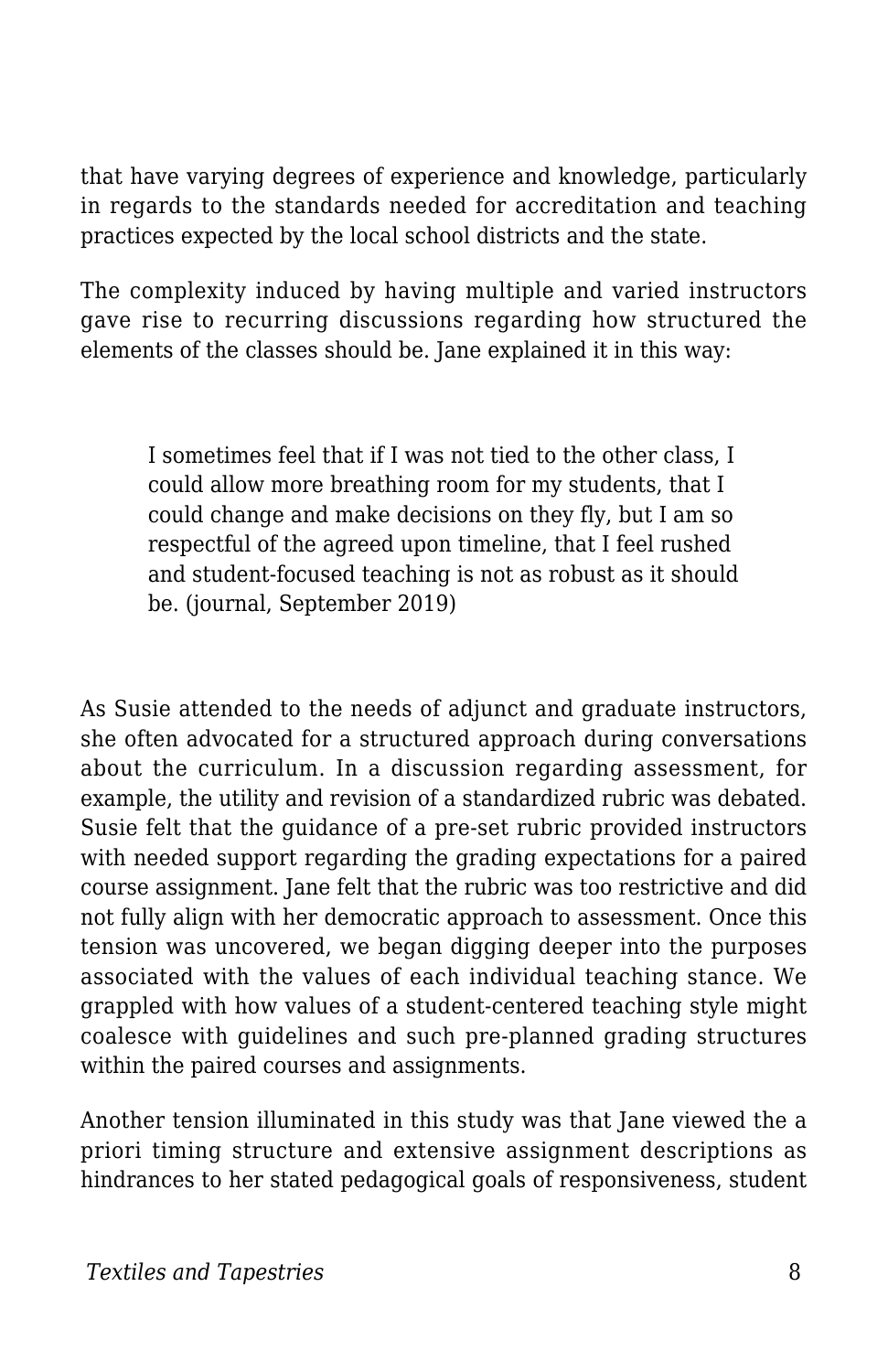choice, and democratic curricular decision-making, while Susie saw these curricular choices as necessary supports for contingent faculty. The problem of how much structure is needed in these paired courses to support all, especially for adjunct and graduate instructors, has led to a rigorous discussion between us over the last several years. As Susie contemplated in our shared journal:

At times, my mind wanders to how we could better equip them for this kind of arrangement, such as doing a kind of PD day at the beginning of the year where we go through the collaborative assignments But, that kind of thing is exactly one of the extended supports that would be dependent on the stability of the beautifully designed assignment. Change one thing about the assignment, and we would then also have to update the training and possibly have to clarify and retrain. (October 2019)

It is clear from this excerpt that her primary concern is providing sufficient support for the Tech instructors. This illuminates differences in the "curriculum maker" role for the courses and how competing values between us surfaced in the deep and extended discussions regarding curriculum.

Our ongoing dialogues led us to at first realize and develop empathy for each others' needs and roles within our professional knowledge landscapes (Craig, 2004); and then through our relationships, we began to develop empathy towards the other's position (Cooper et al., 2019). We found that by uncovering the core values regarding what we believed about the purposes of education that were at stake for each participant, we developed insights that could enable us to better coordinate a more seamless paired-course experience for our students.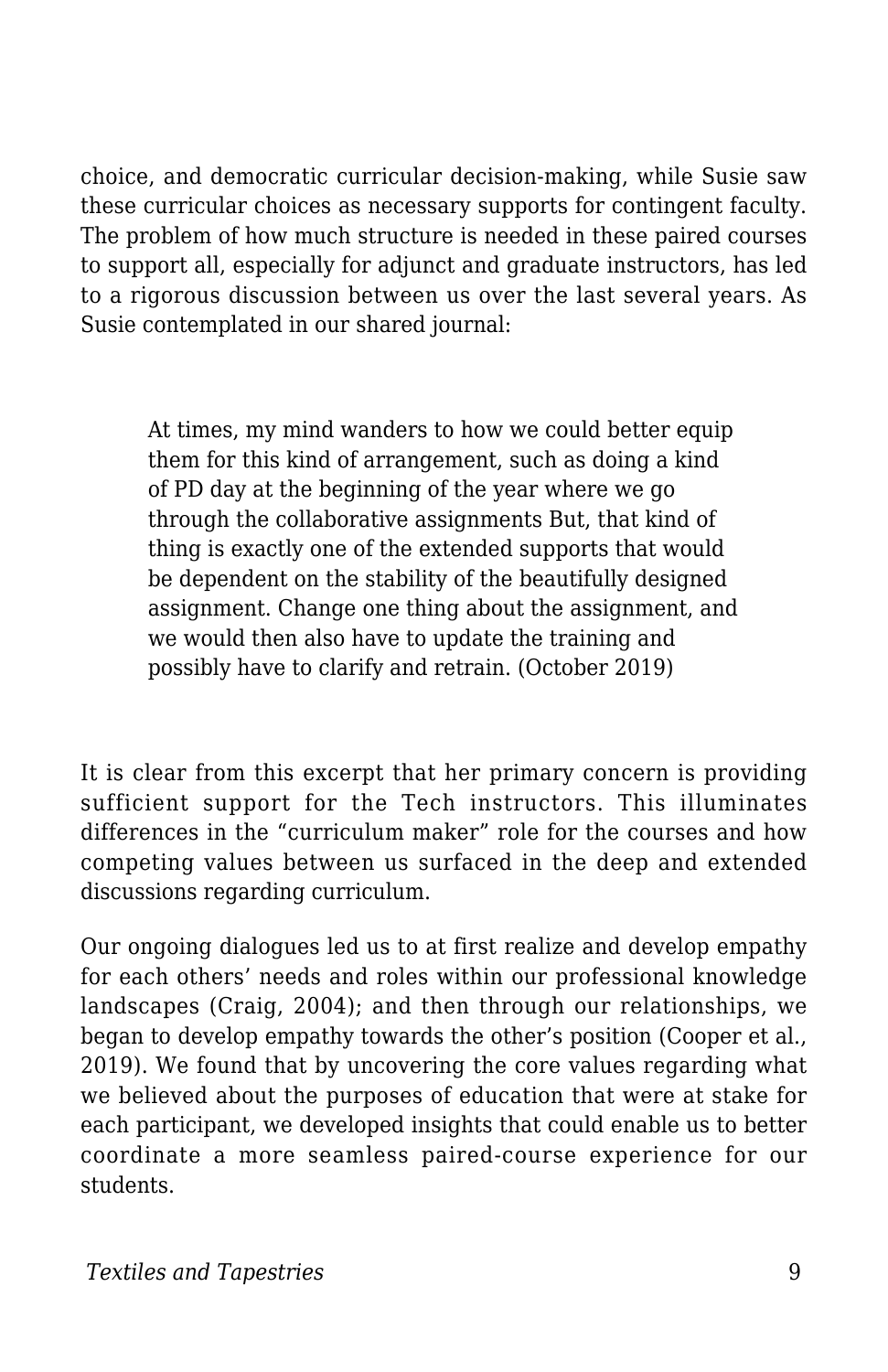For example, Jane's goals for the Intro course were strongly theoretical, including:

...connecting theory with practice, moving from a student-mind to a teacher's mind, and multiple deconstructions of individual experiences are no small feat in a class of students who rarely have been taught to critically-think throughout their experiences in high school and/or college. (journal, January 2020)

These contrasted with Susie's purposes, who mentioned goals that were practical and skill-based, as the excerpt below illustrates –

- to teach the pre-service teachers foundational technical skills that they will... use in their beginning teaching practices,
- to convey digital citizenship concepts and practices that they should enact as a professional educator, and
- to develop decision-making skill that can help these new teachers be able to identify instructional technologies... and how to purposefully use them to their greatest potential – particularly enabling them to support and guide their students in learning to use technology tools. (journal, January 2020)

While the purposes mentioned in these excerpts are valuable skills in the complexity of teaching preservice teachers' knowledge and skills of the profession, the emphases in each course are clearly different in kind.

### *Time: Breadth and Depth*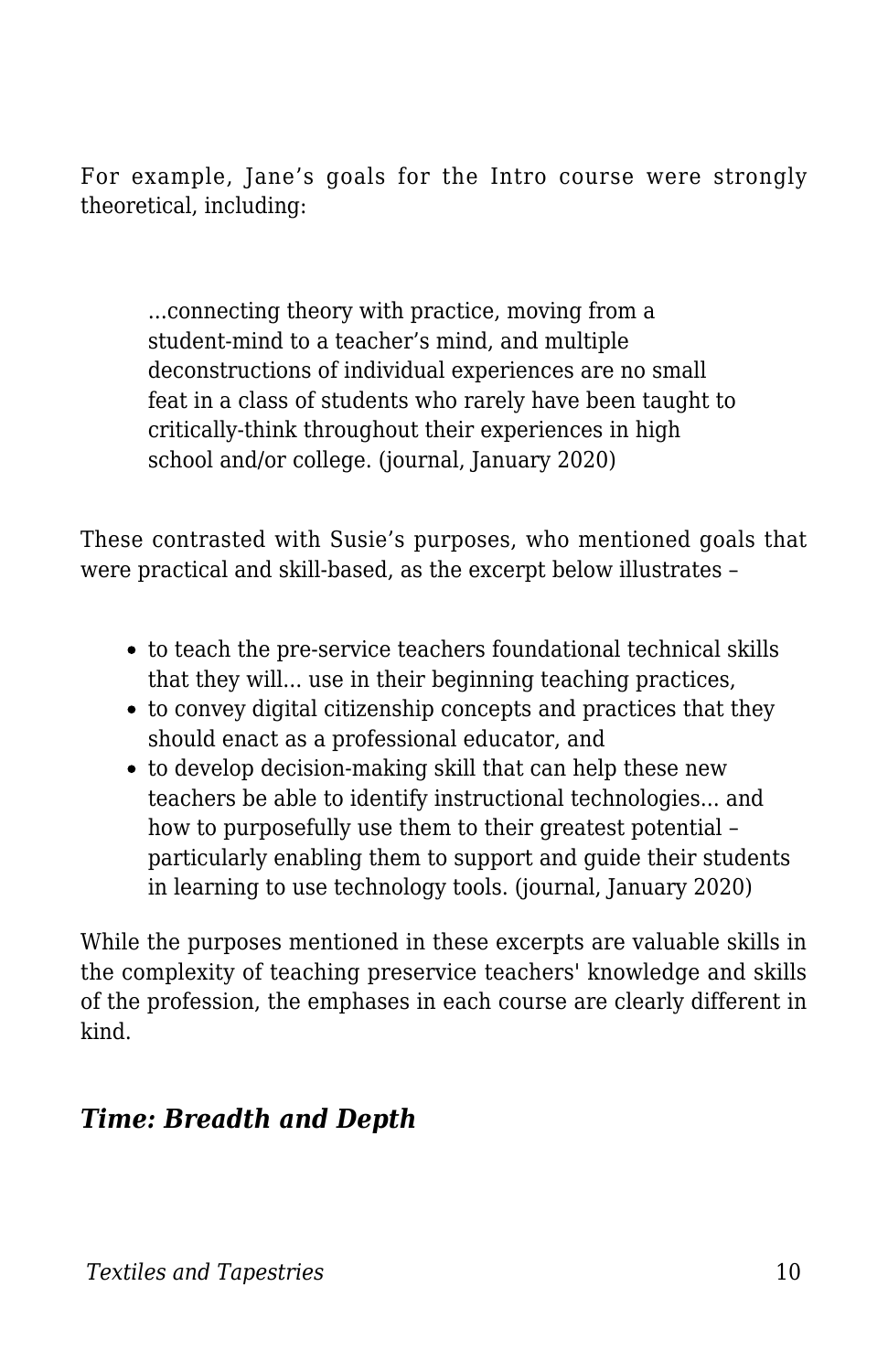The differing goals and emphases between Susie and Jane are not representations of large shifts in teacher educator understanding but in differing degrees. While these degrees, in theory, are negligible, practicing them with paired course assignments seems to widen them. The courses share six assignments that utilize six different technologies and have unique authentic goals, such as drafting a digital newsletter for a parent-teacher night and constructing an infographic about one's view on becoming a teacher. When the goal of clarity and consistency is emphasized in the collaboration across instructors, the products of this tend to be more structured. An example of this is how an assignment is described to include both Intro and Tech content as part of a single shared handout that is then used by instructors of both courses.

The tension emerged as Jane, whose above stated values are connected to "deconstructing of educational experiences," recognized that the pace of the assignments (almost one assignment per week for the first several weeks) limited her ability to enact stated goals for the course. She needed time to fully engage students in these critical skills and to facilitate in-depth peer-to-peer and student-teacher feedback in order to deconstruct dialogically and elicit and engage in multiple perspectives (Cooper et al., 2018). This was noted in a reflection from Fall 2019:

….I felt really rushed to make sure that students felt comfortable with some of the structures of the assignments. (journal, September)

When changes are made throughout the semester, this adds qualities of tension between the courses and associated instructors. Unexpected and uncommunicated external factors, like changes made to teacher candidates' observation schedules, technology glitches, unexpected instructor absences, local disasters, and global pandemics (such as the present COVID-19), have impacts on the negotiated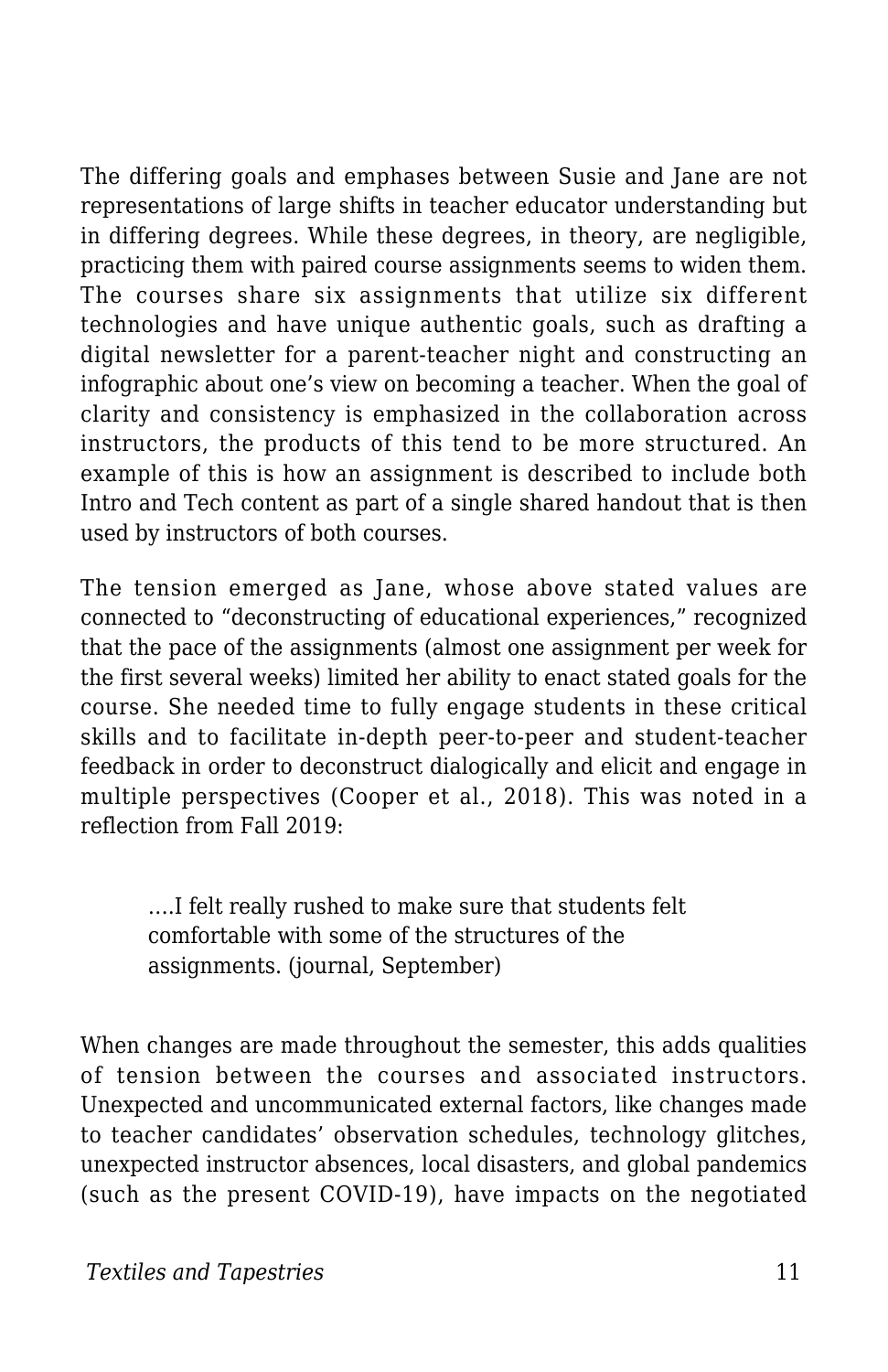course schedules and curricula. This amplifies the difficulty of persisting in the collaborative arrangement. For example, in response to a Fall 2019 change in observation schedules that impacted two of the shared class assignments, this tension is evident in a journal entry:

It seems that every week more and more issues come up regarding the integration of these courses and the efforts to collaborate become ever more stressful. (journal, September 2019)

In a conversation that reflected over this tension, Jane explained her view that there was not enough time to go in-depth into the material and time in the classroom was often lost with housekeeping tasks related to the next paired course assignments:

Jane: It seems like there might be too many assignments…. Susie: We've already gotten rid of some!

When the two values – one for students to feel comfortable doing more with technology and the other to iteratively deconstruct ideas – practically meet within this complex environment, the continuum of time is affected. Developing and enacting critical thinking requires time and reflection, both with others and individually (Curtis et al., 2016), and developing confidence and skill in using technology takes iterative practice with varied tools (Gronseth et al., 2010). Both of those things require time, with one area being diverse and pragmatic and the other area ruminating the development of specific incremental skills. The tension over time has contributed to the refinement of goals that enable both to be accomplished.

Interestingly, as the authors were finalizing this paper in Spring 2020, the COVID-19 global pandemic forced campus closure, and the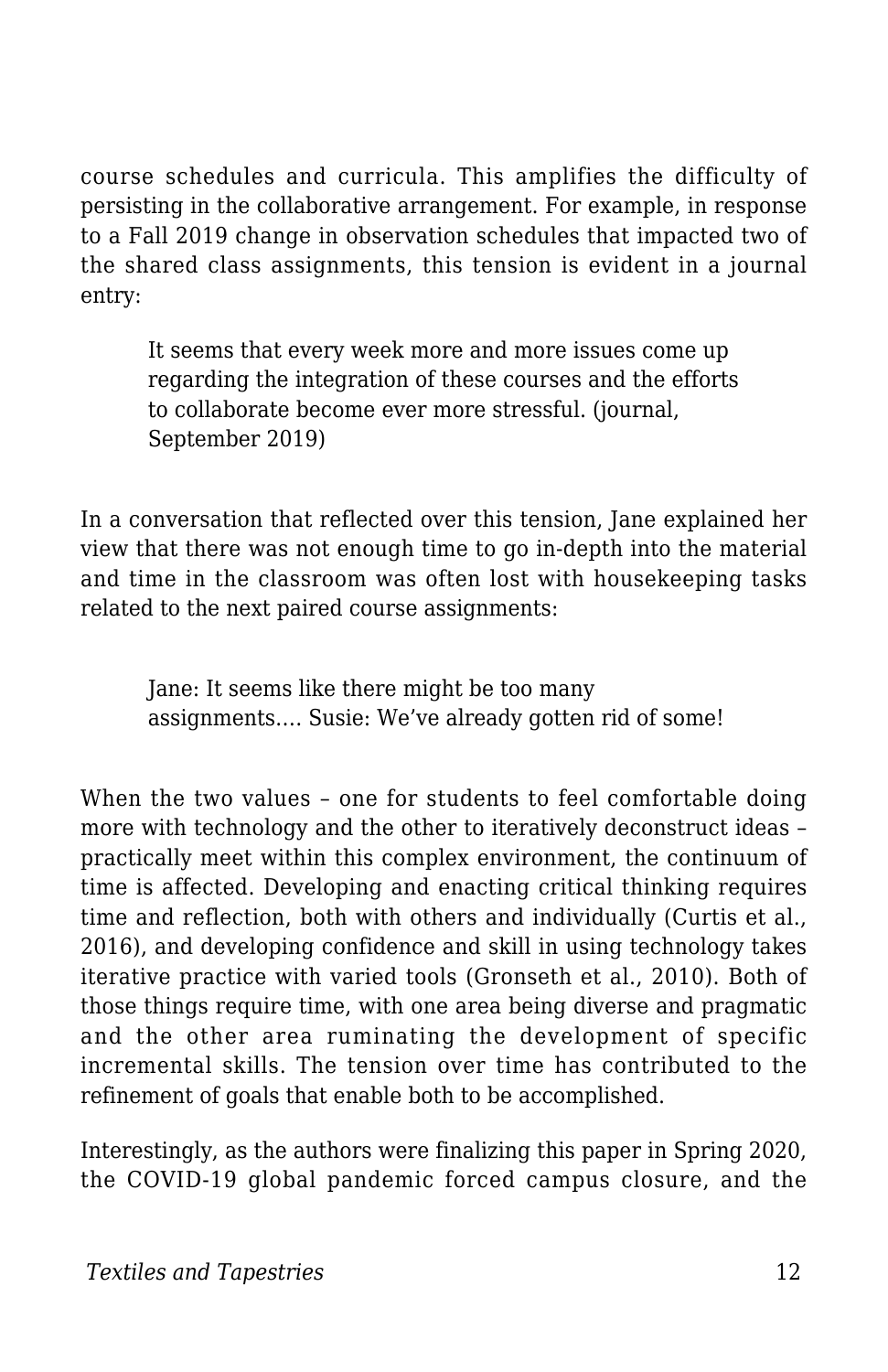courses were converted to fully online delivery for the second half of the semester. We met with all of the instructors for the two courses as a group to discuss the next steps for the online transition. One of the first things we did was cancel the remaining two shared Tech/Intro assignments for our students because of their complexity to implement during this tumultuous time. The group agreed that the targeted objectives could be addressed in alternative solo-course activities. Thus, this exemplifies how such external factors can significantly affect the scope of our collaboration in these courses.

### *Growth: Sustainability and Pedagogical Change*

Both from pragmatic and values perspectives, we have grappled with how to enact change within these courses in the context of the collaborative arrangement. Pragmatically, the courses are large with many interactive and connected components. Reflections on how change, or even just sustainability, of these paired courses have surfaced often:

How do we navigate the tensions of what is possible to complete in these courses and what is practical or sustainable, given the complexities and ranges of experiences that the instructors bring to the classroom. And the students also… what kinds of scaffolding they need. (journal, November 2019)

While the course goals may be stated a priori in the curricula, the implementation of these goals can vary due to differences in how the instructors of the multiple course sections interpret them. Our work together has encouraged rethinking and reconsidering of shared components, including how the goals are evaluated through the shared assessment rubrics. To illustrate, each shared assignment has two grading rubrics – one for Intro and one for Tech. Initially, the two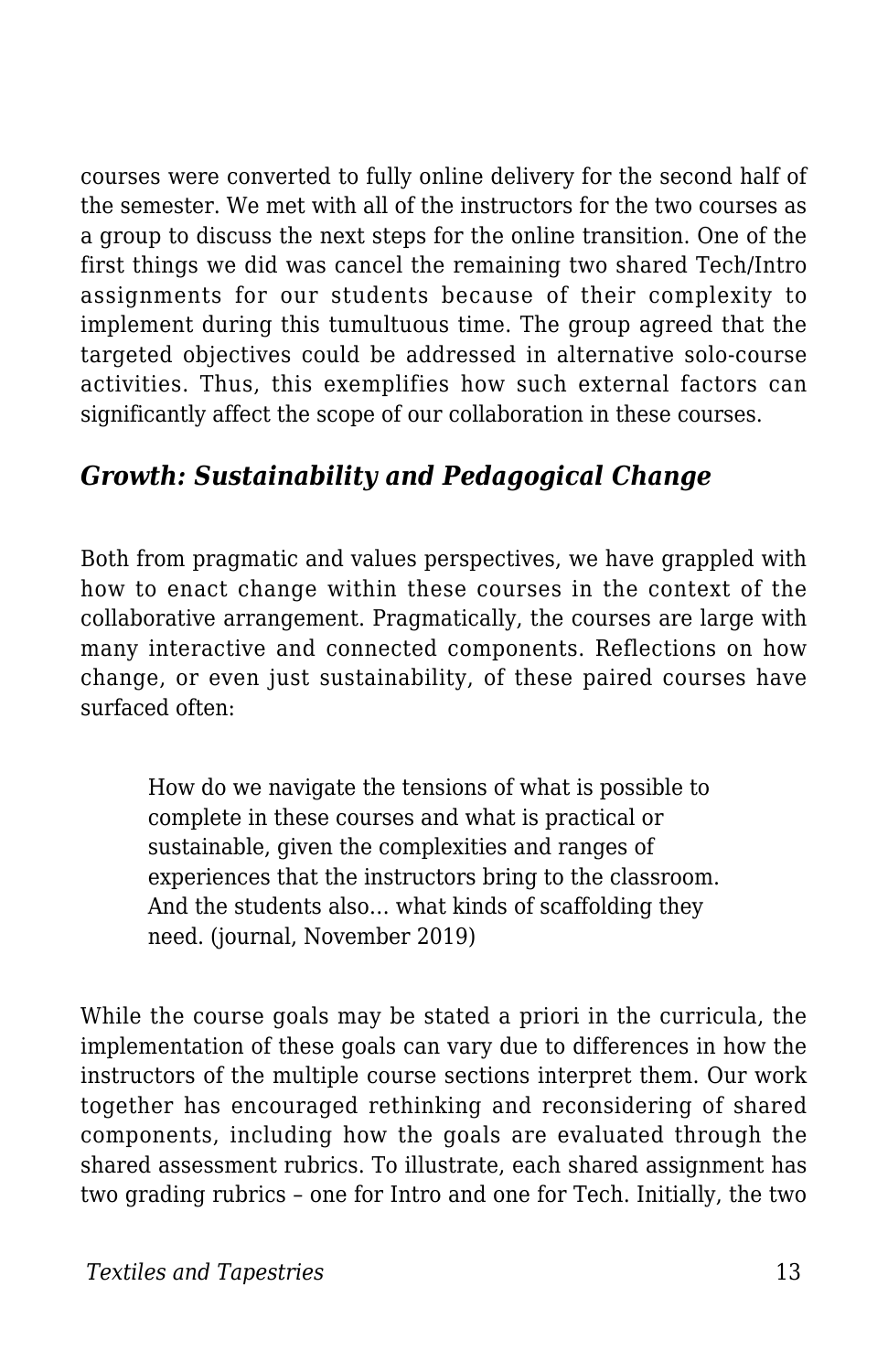rubrics for an assignment were designed similarly to have ten points divided across five criteria areas with three levels of proficiency. Jane found that the rubric structure did not align with her grading approaches in which she emphasized analysis and application of new learning, and she wanted to remove the rubrics entirely. Susie, however, countered with a position of advocacy for more novice instructors – that the rubrics provided the instructors with needed support in the form of clear guidance and transparency to students regarding their grading.

Resulting conversations led to changes to the rubrics. The criteria were collapsed down to three areas for each rubric, and the performance levels in each area were broadened so that the grading focus could be more on conceptually-based skills, including multiple perspectives and application of knowledge. Greater point ranges allowed instructors to emphasize and encourage deeper student reflection, reiteration, and revisement of assignments. Ongoing dialogue about purposes allowed for greater understanding and agreed upon changes to paired course components.

We consider most of the course changes that we have made during this collaboration to be at the level of "tinkering," that is, slow, incremental changes to the course design over time. The legacy of these joined courses is evident in the electronic and historical remnants of previous versions of course materials and online course sites since 2012. We ask ourselves, "How does change occur, should it occur, and what is the best way to make changes with so many moving parts?" A journal excerpt speaks to these important questions:

ls there a principle related to collaborative design … that articulates how a collaborative design develops this optimal final product, and then supportive and connective materials and elements are developed around it, and all is well and good, until one of the components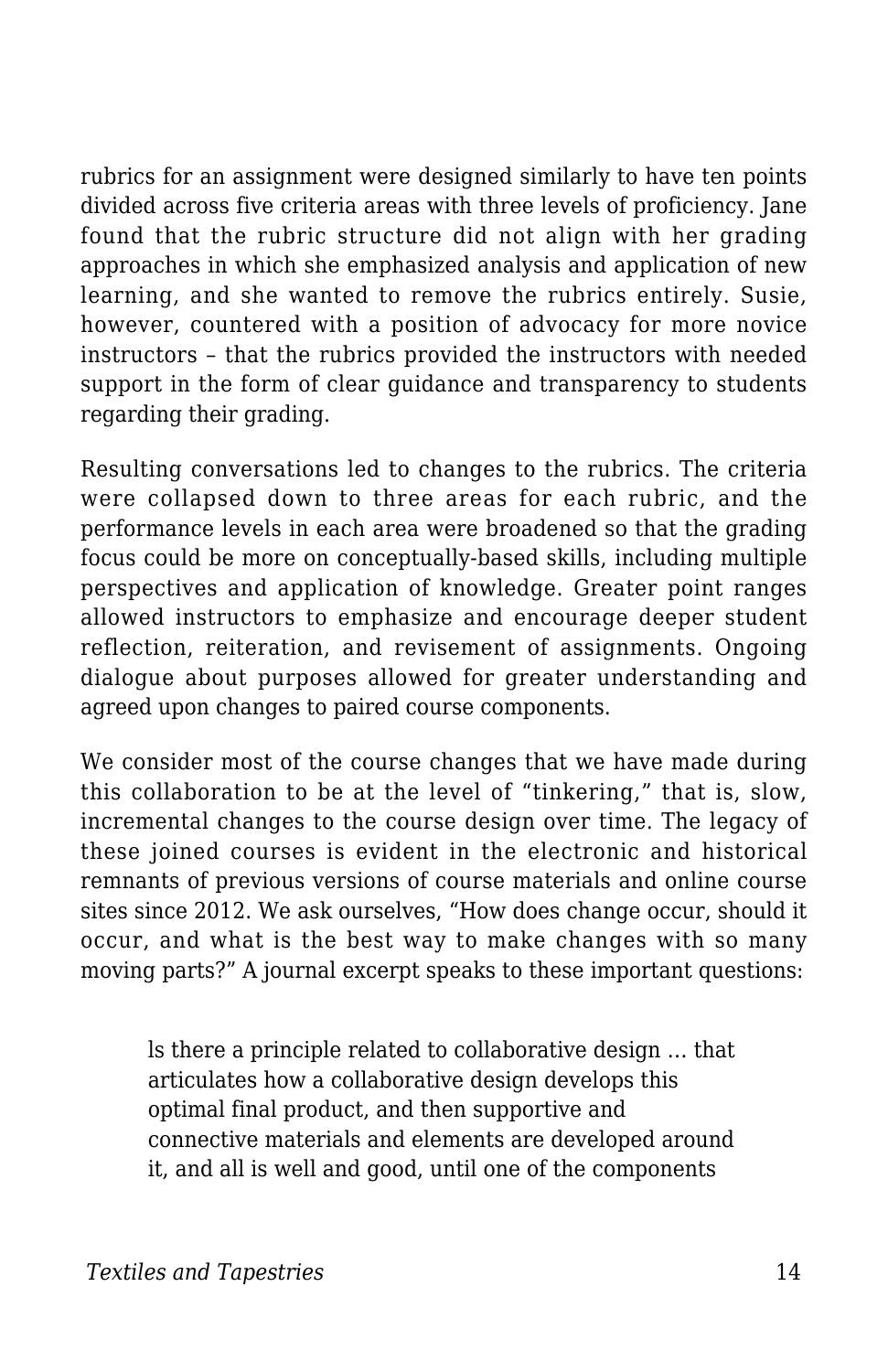of the optimal initial product changes or shifts, and that causes some changes and adjustments to be made to those things around it and then all of the beautiful supports and materials that have been developed around it have to be redeveloped or replaced, and so on. Piecemeal change. Or, at some point, it is decided that systemic change is needed and the entire structure is leveled and rebuilding is started from the ground up (maybe even starting back at the Analysis/needs assessment phase). (October 2019)

### **Implications**

The examination of constraints and supports within the paired course model in our study reveals personal, collaborative, and institutional implications about the improvement of practice for ourselves and our preservice teachers. In order for individuals to want to take the time to engage in such a cycle of continuous collaboration, there needs to be seen the inherent personal value in the meetings themselves. As new instructors are added, they may question how they can enact their own values through such a structure. We surmise that it is worthwhile to dialogue about the needs of multiple stakeholders who are involved in the courses through planned initial discussions that delve into the deeper purposes for instruction and learning. Starting every semester and/or meeting with this type of conversation would likely lead all members to recognize similarities and discordances across their collaboration, allowing for a reduction of inconsistencies.

Our findings highlight the relational aspect of the collaboration. As rich collaborations can be "risky" in the sense of involving vulnerability and developing empathy for divergent perspectives, establishing trust within the team is necessary to reach a level of shared co-construction of knowledge and decision-making (Curtis et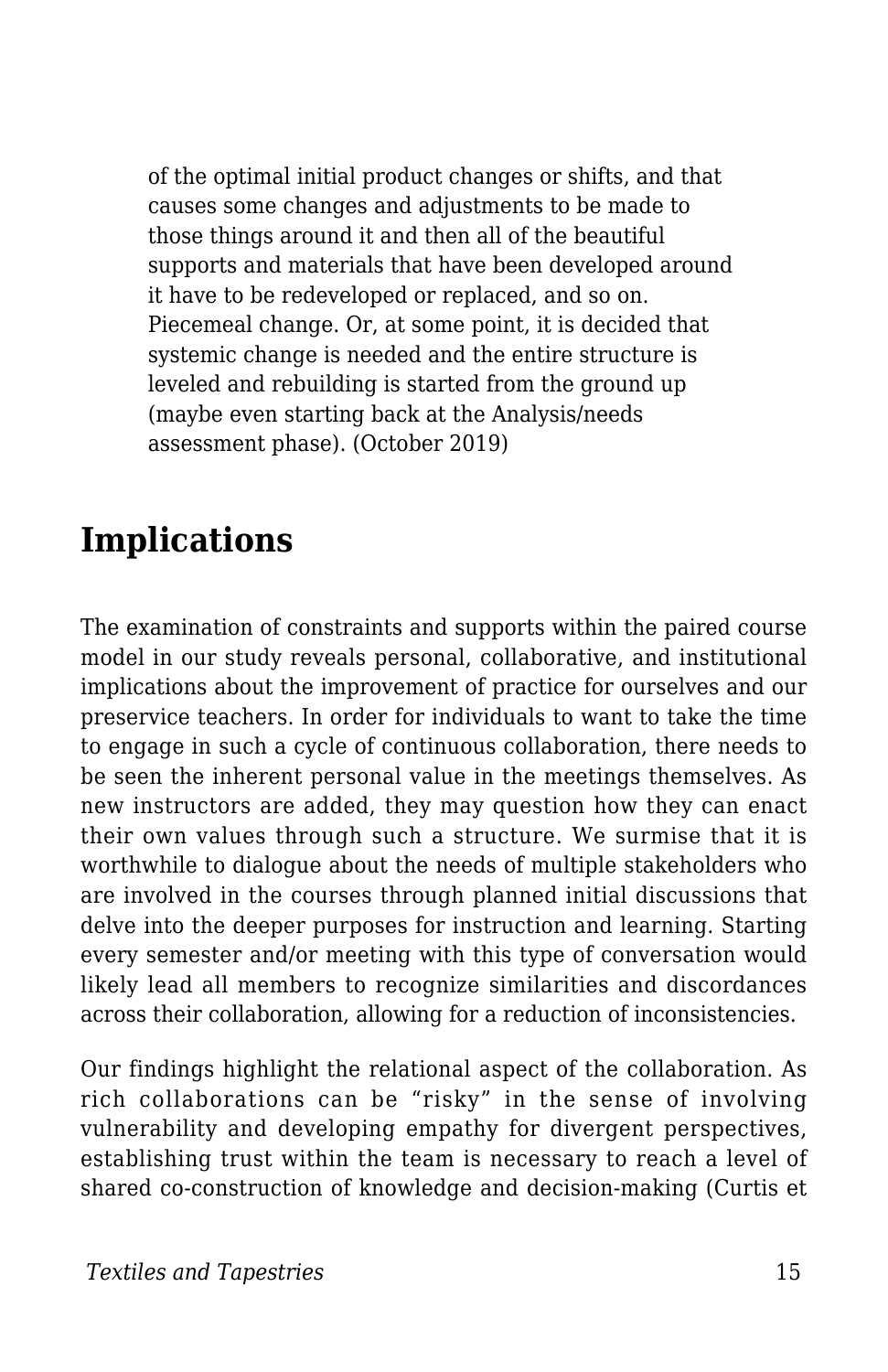al., 2016). Oftentimes, higher education is structured into "silos" of separated expertise (Burgess, 2009), which makes intellectual and personal vulnerability less common. It is a worthwhile area to develop, however, as feeling empathy from others (Kitchen, 2009) has been found to positively enhance responsiveness in teacher education contexts, particularly with less experienced graduate student instructors and adjunct faculty. Some strategies to support this include spending time getting to know each other outside of the collaboration, allowing for personal check-ins, and empathetic listening in dialogue (Cooper et al., 2019).

Expanding professional collaboration in paired courses to include all participating faculty (full-time faculty, course designers, adjunct, and graduate students) allows for inclusiveness in the shared dialogue and decision-making. While prescriptive and detailed instructor materials may be helpful at times, they do not always enhance pedagogies. The small changes enacted through this self-study have been examined from our perspectives, and we acknowledge that improvements might not be as evident to students and others who have not been privy to previous versions of the assignments, rubrics, and other shared course structures. We are working to incorporate greater transparency to our students in regards to the collaborative pairedcourse design and our pedagogical moves, and we have also begun a process of tracking their feedback collaboratively in online surveys and end of course reviews. Future work may also include inquiry into instructor and student perceptions of the curricular elements that foster the continuance of the integration of the two courses.

Institutionally, teacher education programs in the United States have been asked to respond to growing critiques of quality from multiple sectors (Zeichner, 2017), with requirements to move to more evidence-based program evaluation (Cochran-Smith et al., 2018). Authentic person-centered collaboration is seen as antithetical to these externally-based, compliance-driven demands. The collaboration highlighted here represents a link between these two poles. This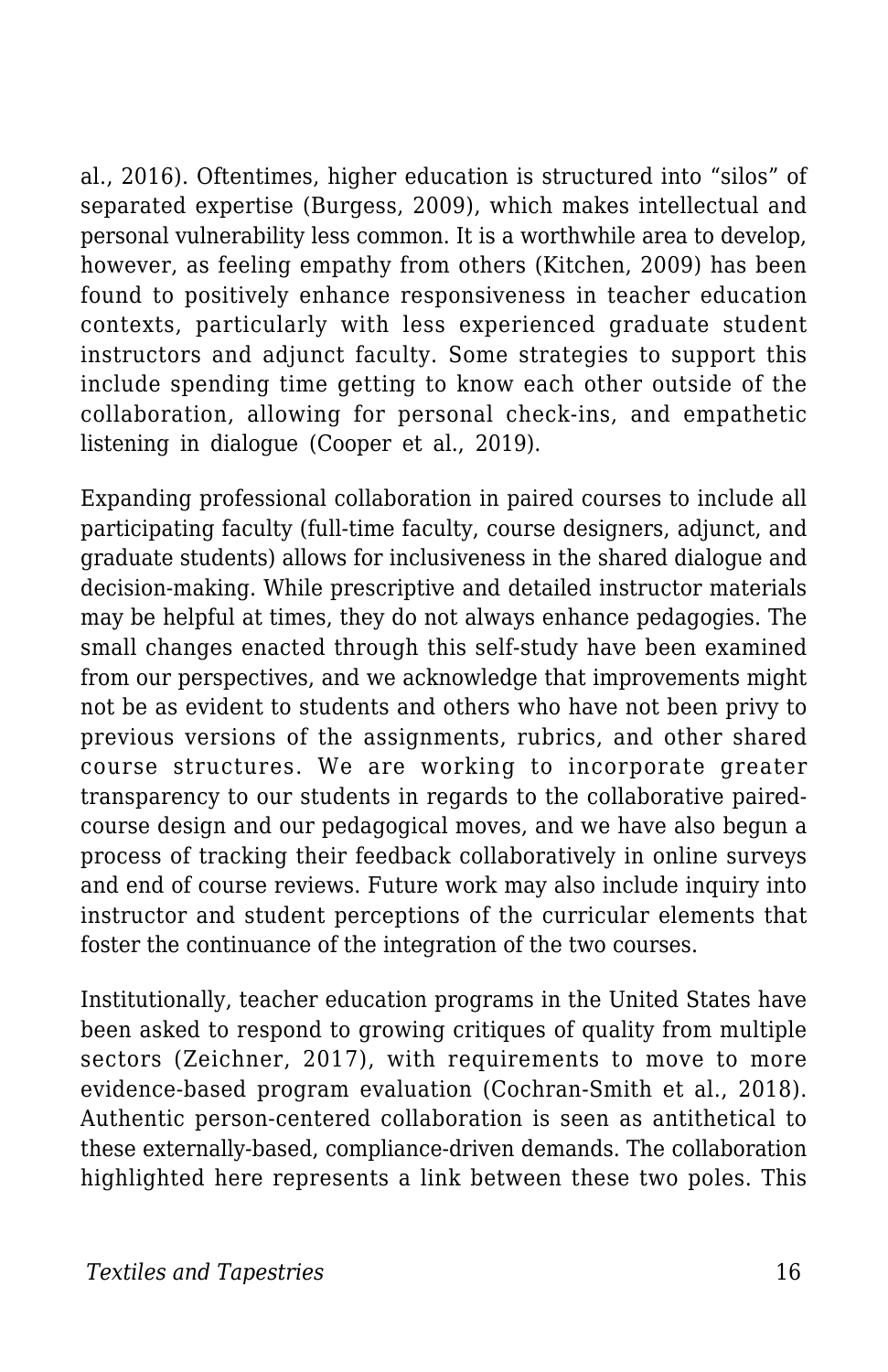study started externally-driven in order to enhance program improvement, and the time, space, and incentives created an opportunity for a re-examination of the collaborative practices, relationship, and curriculum of the paired courses. Through this work, we have determined the scope of our inquiry to the level of individual concerns and as a result, have learned much about our practices. Institutions can consider creating initial incentives, allowing for organic growth, and giving preference to the purposes and values of its members when looking for program improvement. As authentic collections of data and improving paired classes through effective collaboration *is* program improvement (Lys et al., 2019), collaborations that inquire into teaching and curriculum development are ways that teacher education programs can attend to both the institutional demands of a culture of evidence while simultaneously validating the relational nature of teaching and learning.

### **References**

Bruner, J., (1986). *Actual minds, possible worlds.* Harvard University Press.

Burgan, M. (2009). *What ever happened to the faculty? Drift and decision in higher education.* The John Hopkins University Press.

Cooper, J.M., Beaudry, C., Gauna, L., & Curtis, G. (2019). A relational approach to collaborative research and practice among teacher educators in urban contexts. In J. Kitchen & K. Ragoonaden (Eds.), *Mindful and relational approaches to social justice, equity and diversity in teacher education.* Rowan & Littlefield.

Cooper, J., Beaudry, C., Gauna, L., & Curtis, G. (2018). Theory and practice: Exploring the boundaries of critical pedagogy through selfstudy. In D. Garbett & A. Ovens (Eds.), *Enacting self-study as methodology for professional inquiry.* Self-Study of Teacher Educational Practices (S-STEP). https://selfstudysig.wordpress.com/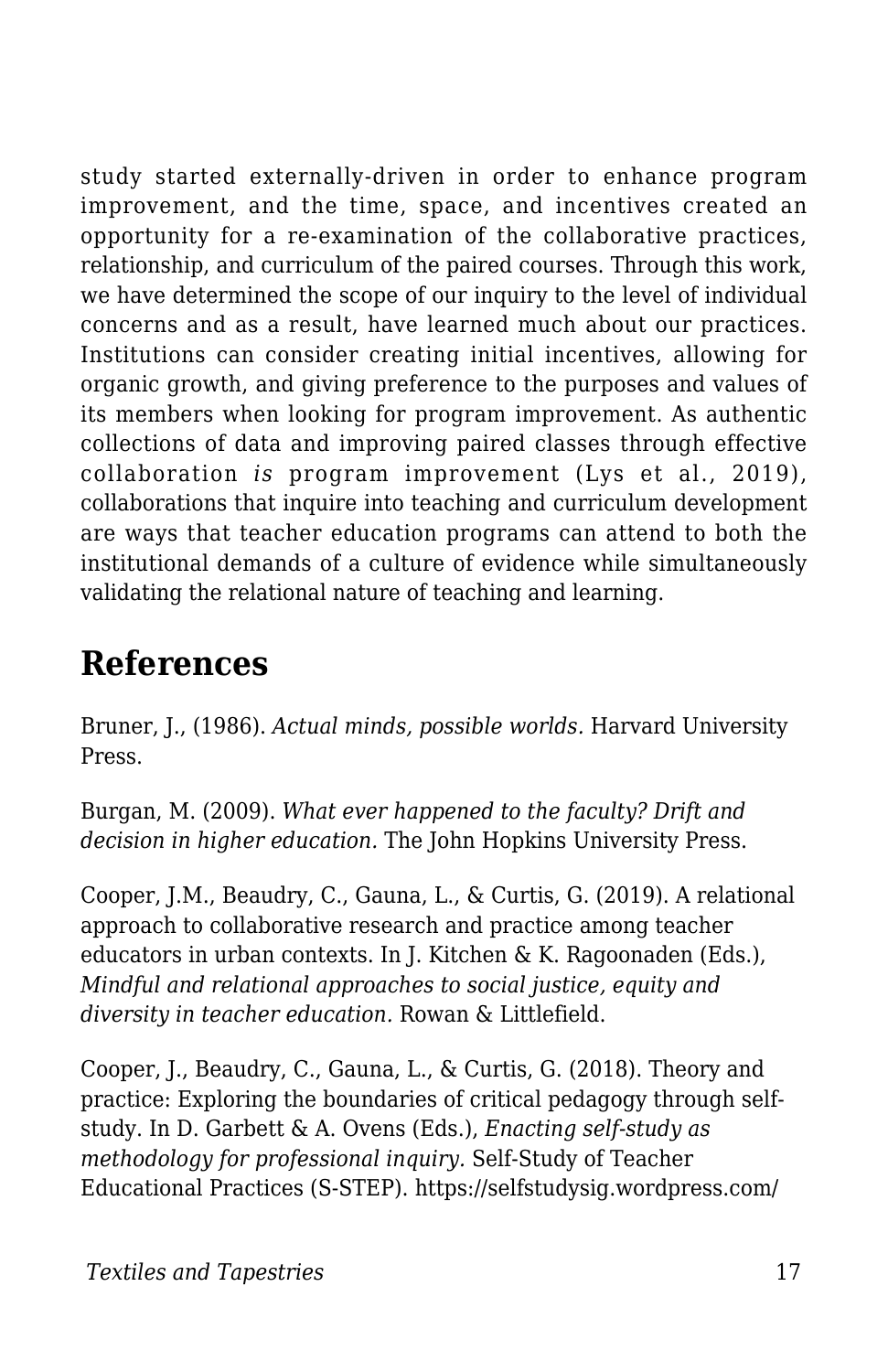Council for the Accreditation of Educator Preparation (CAEP). (2013). 2013 CAEP standards. http://caepnet.org/standards/introduction

Charmaz, K. (2006). *Constructing grounded theory: A practical guide through qualitative analysis.* Sage.

Clandinin, D. J. & Connelly, F. M. (2000). *Narrative inquiry: Experience and story in qualitative research.* Jossey-Bass.

Cochran-Smith, M., Carney, M. C., Keefe, E. S., Burton, S., Chang, W-C., Fernández, M. B., Miller, A.F., Sánchez, J.G., & Baker, M. (2018). *Reclaiming accountability in teacher education*. Teachers College Press.

Conle, C. (1996). Resonance in preservice teacher inquiry. *American Educational Research Journal, 33*(2), 297-325.

Curtis, G., Cooper, J. & Gauna, L. (2016). *Desenredando* (Unknotting) the threads of our educator practice. In D. Garbett & A. Ovens (Eds.), *Enacting self-study as methodology for professional inquiry.* Self-Study of Teacher Educational Practices (S-STEP). https://selfstudysig.wordpress.com/

Craig, C. J. (2004). Shifting boundaries on the professional knowledge landscape: When teacher communications become less safe. *Curriculum Inquiry, 34*(4), 395-424.

Devlin-Sherer, R., & Sardone, N.B. (2013). Collaboration as a form of professional development: Improving learning for faculty and students. *College Teaching, 61*(1), 30- 37.

Dwyer, C. A., Millett, C. M., & Payne, D. G. (2006). *A culture of evidence: Postsecondary assessment and learning outcomes. Recommendations to policymakers and the higher education community.* Educational Testing Service. https://files.eric.ed.gov/fulltext/ED500004.pdf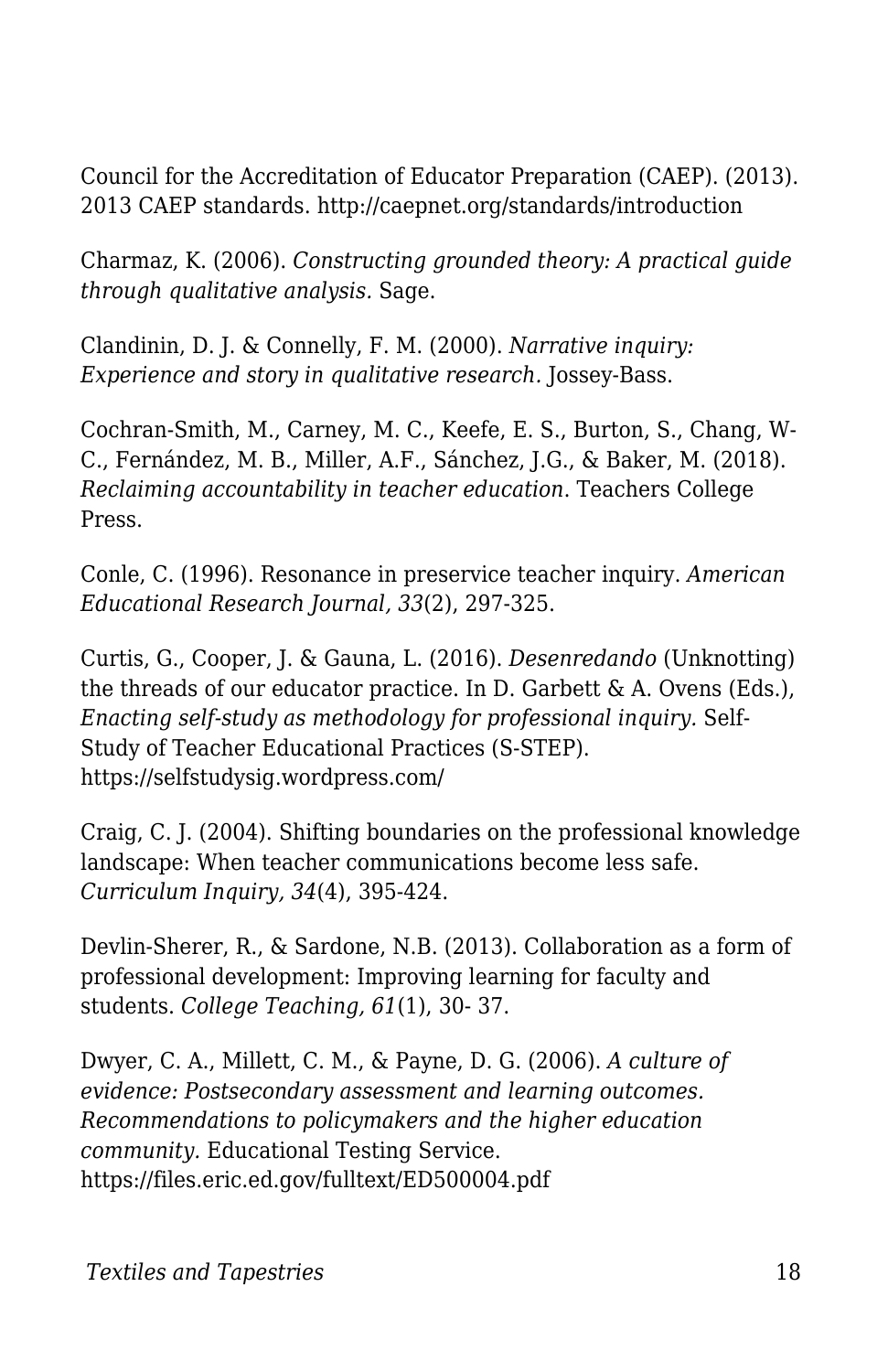Fullan, M., & Scott, G. (2009). *Turn around leadership for higher education.* Wiley.

Gaier, S. E. (2011). *Pairing courses to benefit student learning.* In M. Soven, et.al. (Eds.), *Linked courses for general education and integrative learning: A quide for faculty and administrators (pp.* 13-30). Stylus Publishing.

Gronseth, S., Brush, T., Ottenbreit-Leftwich, A., Strycker, J., Abaci, S., Easterling, W., Roman, T., Shin, S., & van Leusen, P. (2010). Equipping the next generation of teachers: Technology preparation and practice. *Journal of Digital Learning, 27*(1), 30-36.

Hamilton, M. L., & Pinnegar, S. (1998). The value and promise of selfstudy. In M. L. Hamilton (Ed.), *Reconceptualizing teaching practice: Self-study in teacher education* (pp. 235- 246). Falmer.

Hamilton, M. L,. Pinnegar, S. & Davey, R. (2016). Intimate scholarship: An examination of identity and inquiry in the work of teacher education. In J. Loughran & M. Hamilton (Eds.) *International handbook of teacher education* (pp. 181-237). Springer.

International Society for Technology in Education (ISTE). (2017). *ISTE Standards for Educators.* [https://edtechbooks.org/-DNME](http://www.iste.org/standards/for-educators)

Kitchen, J. (2009). Relational teacher development: Growing collaboratively in a hoping relationship. *Teacher Education Quarterly, 36*(2), 45-62.

LaBoskey, V. K. (2004). The methodology of self-study and its theoretical underpinnings. In J.J Loughran, M. L. Hamilton, V. K. LaBoskey, & T. Russell (Eds.), *International handbook of self-study of teaching and teacher education practices* (pp. 817-869). Springer.

Loughran, J. J., & Northfield, J. (1998). A framework for the development of self-study practice. In M. L. Hamilton (Ed.),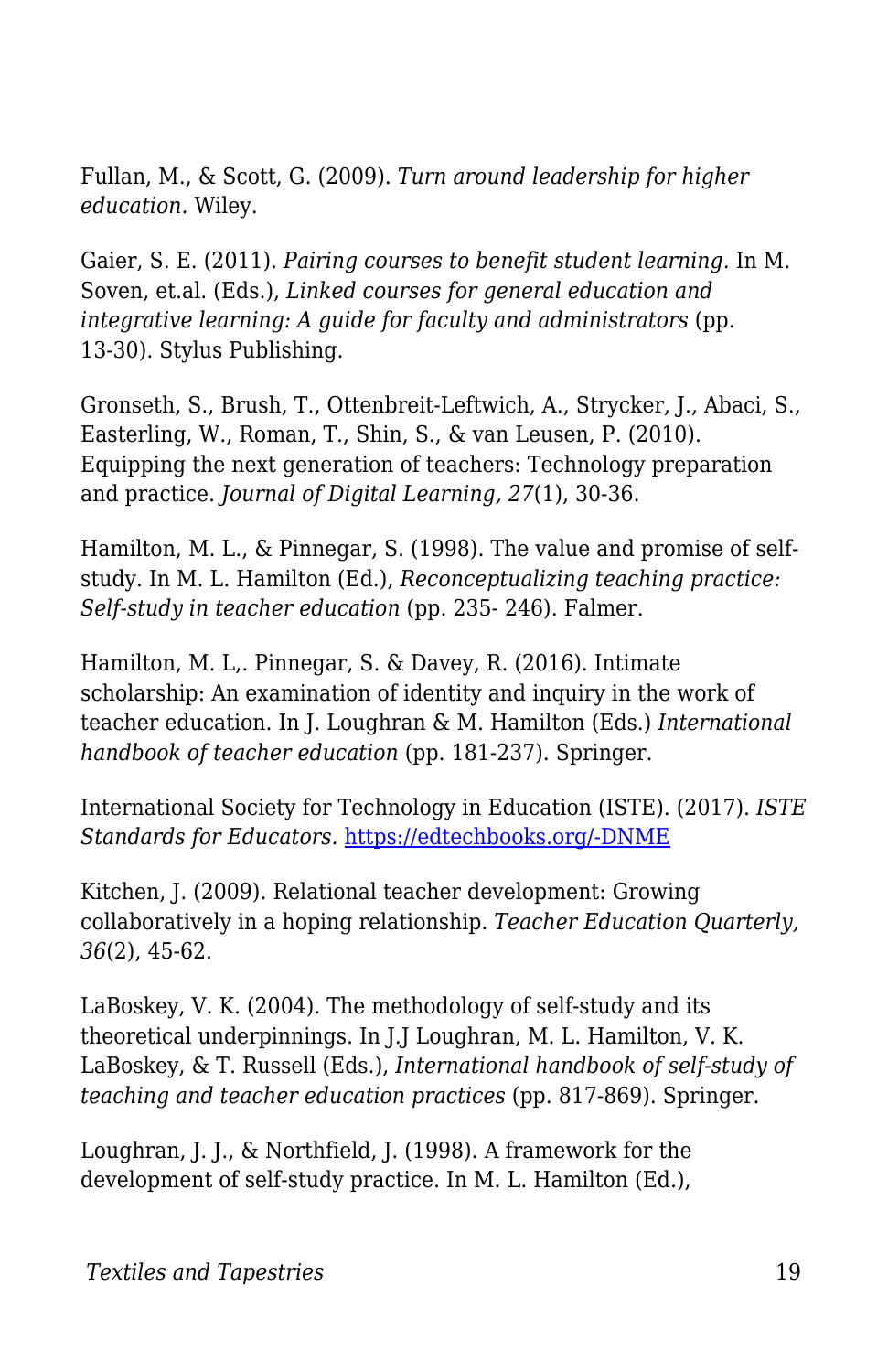*Reconceptualizing teaching practice: Self-study for teacher education* (pp. 7–18). Falmer.

Lys, D. B., L'Esperance, M., Bullock, A., Dobson, E. E., Patriarca, L. A., & Maynard, E. E. (2019). Data and dialogue: Cultivating transformative change in teacher preparation programs. In M. Khosrow-Pour (Ed.), *Pre-Service and in-service teacher education: Concepts, methodologies, tools, and applications* (pp. 760-778). IGI Global.

Lyons, N., & LaBoskey, V.K. (2002). Why narrative inquiry or exemplars for a scholarship of teaching? In N. Lyons & V.K. LaBoskey (Eds.), *International handbook of self-study of teaching and teacher education practices.* (pp. 151-192). Kluwer Academic Publishers.

Munby, H., & Russell, T. (1994). The authority of experience in learning to teach: Messages from a physics methods class. *Journal of Teacher Education*, *45*(2), 86-95.

Pinnegar, S. (2009). Data collection methods in S-STEP research. In M.L Hamilton & S. Pinnegar (Eds.), *Self-study of practice as a genre of a qualitative research: Theory, methodology, and practice.* Springer.

Russell, T., McPherson, S. & Martin, A. K. (2001). Coherence and collaboration in teacher education reform. *Canadian Journal of Education, 26*(1), 37-55.

Zeichner, K. M. (2017). *The struggle for the soul of teacher education*. Routledge.